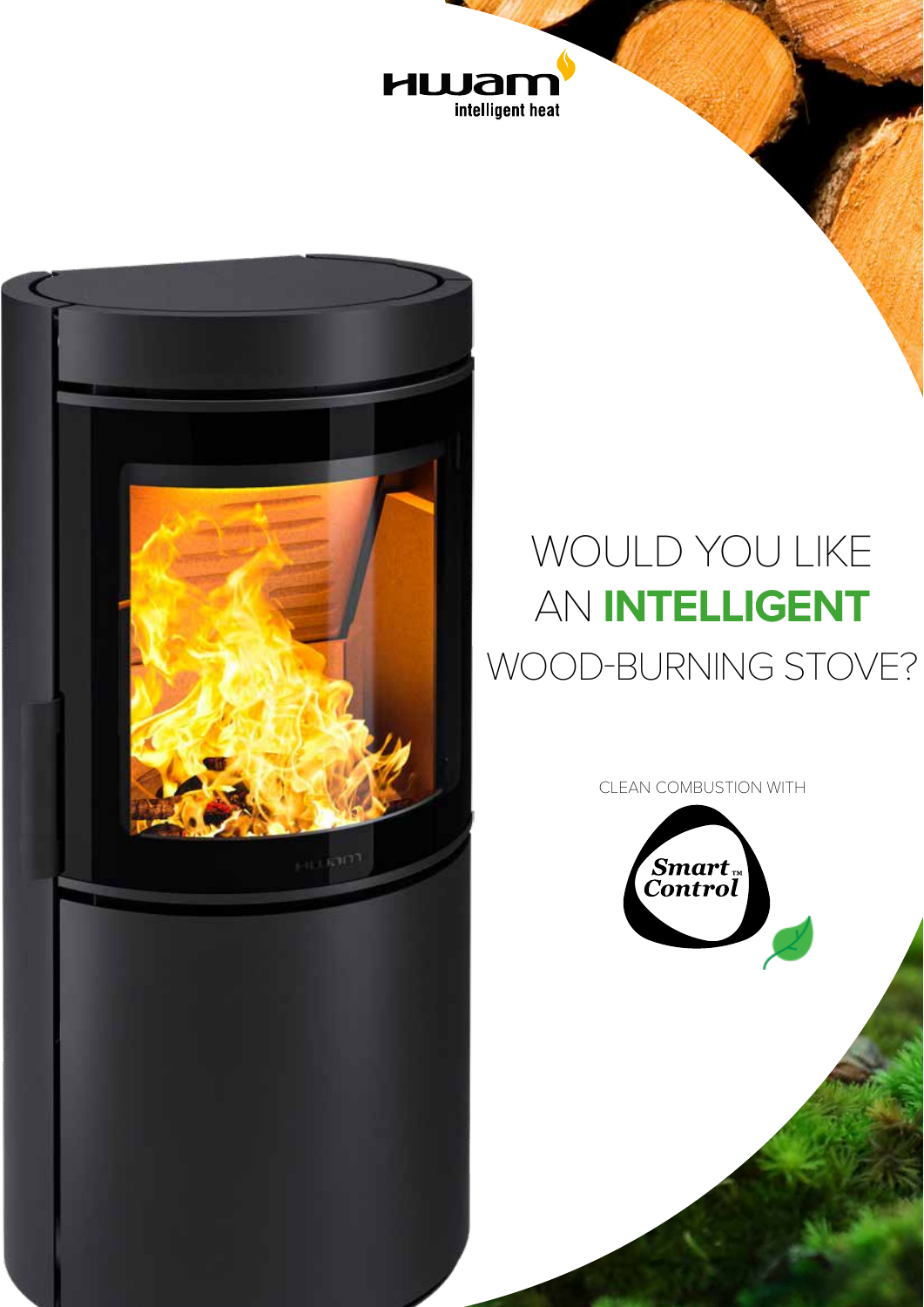## YOUR ADVANTAGES



HWAM® SmartControl™ is an electronic air control system developed\* to help you achieve the cleanest possible combustion. An optimal and clean combustion requires the right amount of wood and air, as well as the right temperature. This is very difficult to achieve manually. HWAM® SmartControl™ controls the process for you, whereby you automatically achieve the best possible combustion every time.



When your wood-burning stove achieves clean combustion, you get the most out of your wood. You set the desired room temperature on your smartphone, thereby minimizing overheating. When your woodburning stove is not in use, the air supply is closed preventing the hot air in the room to be lost in the chimney.



Light the fire as usual - without having to control the air supply yourself, as HWAM® SmartControl™ helps you all the way. If you want to change the room temperature, you simply adjust it via your smartphone. When it is time to restoke, you will receive a notification. It does not get any easier than this.

**SAVE UP TO 50%** on your fuel consumption with HWAM® SmartControl™ \*\*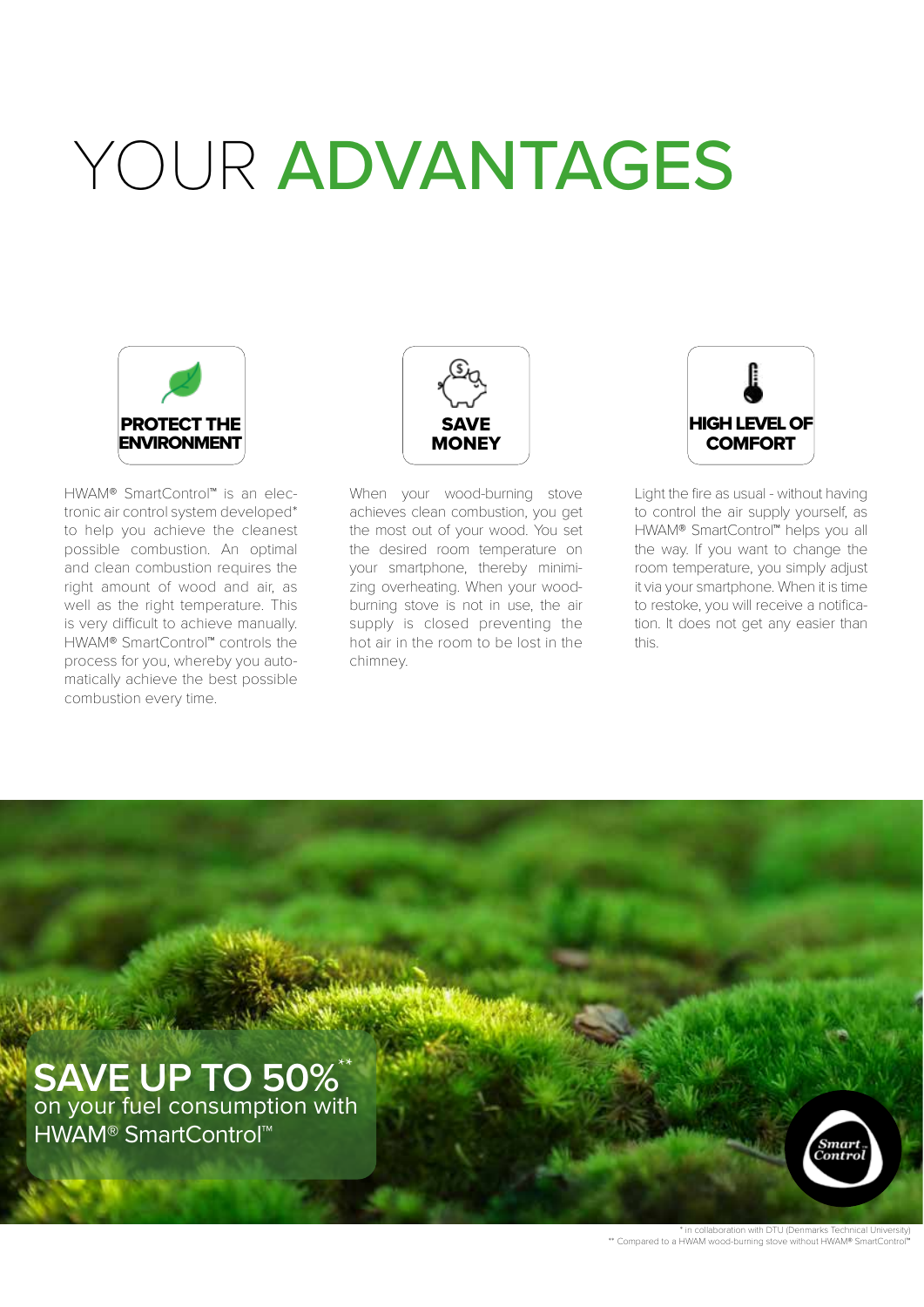





Light the fire as usual



Set the desired room temperature on your smartphone

2



Receive a notification when it is time to restoke